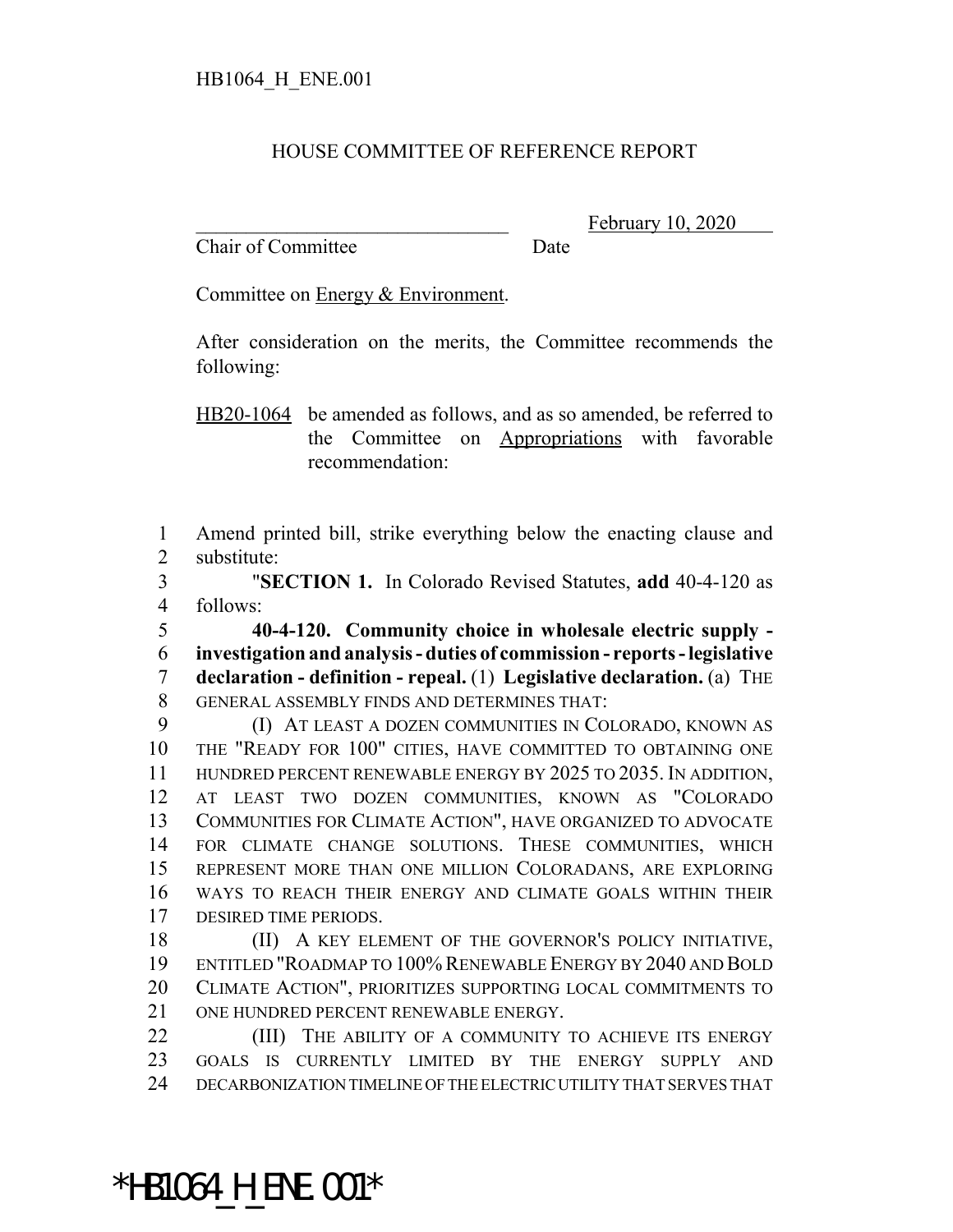COMMUNITY'S GEOGRAPHIC AREA.THE ABILITY TO PROCURE ELECTRICITY FROM ALTERNATIVE WHOLESALE SUPPLIERS MAY ENABLE COMMUNITIES TO ACHIEVE THEIR ENERGY GOALS SUBSTANTIALLY FASTER AND MORE COST-EFFECTIVELY.

 (IV) COMMUNITY CHOICE ENERGY (CCE, ALSO COMMONLY KNOWN AS COMMUNITY CHOICE AGGREGATION OR CCA), IS A LOCAL ENERGY MODEL THAT HAS BEEN ADOPTED IN A NUMBER OF STATES AND HAS PROVEN TO BE EFFECTIVE IN HELPING COMMUNITIES ACHIEVE THEIR RENEWABLE ENERGY OR COST-CONTAINMENT GOALS, OR BOTH. THE STUDY OF CCE WOULD ANSWER KEY QUESTIONS AND ILLUMINATE THE POSSIBLE BENEFITS AND CHALLENGES OF ADAPTING THE CCE MODEL AS AN OPTION FOR COLORADO COMMUNITIES.

 (V) IN THE CCE MODEL, COMMUNITIES THAT ARE SERVED BY AN INVESTOR-OWNED ELECTRIC UTILITY MAY CHOOSE THEIR WHOLESALE ELECTRICITY SUPPLIERS, WHILE THE ELECTRICITY CONTINUES TO BE DELIVERED BY THE INCUMBENT UTILITY. IN STATES THAT HAVE ENABLED CCE TO DATE,CCE IS NOT PERMITTED IN COMMUNITIES THAT ARE SERVED 18 BY A COOPERATIVE ELECTRIC ASSOCIATION OR A MUNICIPALLY OWNED ELECTRIC UTILITY.

20 (VI) IN THE CCE MODEL, AN INVESTOR-OWNED ELECTRIC UTILITY CONTINUES TO OWN AND OPERATE ITS TRANSMISSION AND DISTRIBUTION SYSTEM TO SERVE BOTH CCE CUSTOMERS AND ITS OWN CUSTOMERS, WITH APPROPRIATE COMPENSATION, AND THE UTILITY CONTINUES TO IMPLEMENT DEMAND-SIDE MANAGEMENT PROGRAMS, MANAGE CUSTOMER SERVICE, AND PROVIDE METERING AND BILLING SERVICES. THE UTILITY CONTINUES TO OWN ITS POWER GENERATION TO SERVE ITS OWN CUSTOMERS. IF A COMMUNITY CHOOSES TO ADOPT CCE, THE UTILITY WOULD DELIVER THE ELECTRICITY FROM ONE OR MORE ALTERNATIVE SUPPLIERS TO CCE CUSTOMERS.

 (VII) THIS SECTION CONCERNS THE "WHOLESALE, OPT-OUT" MODEL OF CCE, PURSUANT TO WHICH INDIVIDUAL CUSTOMERS ARE AUTOMATICALLY ENROLLED AND RETAIN THE RIGHT TO OPT OUT OF THEIR COMMUNITY'S CCE OFFERINGS AND PURCHASE THEIR ELECTRICITY FROM THE UTILITY UNDER ITS TRADITIONAL "BUNDLED SERVICE". THE RETAIL MODEL OF CCE, IN WHICH INDIVIDUALS IN DEREGULATED "RETAIL CHOICE" STATES CAN SHOP FOR THEIR ELECTRICITY FROM AMONG MANY COMPETING SUPPLIERS, DOES NOT PROMOTE THE STABLE REVENUE CONDITIONS NEEDED FOR DEVELOPMENT OF HIGH LEVELS OF RENEWABLE ENERGY.THE RETAIL CCE MODEL IS EXPLICITLY NOT THE SUBJECT OF THIS SECTION.

(VIII) A WELL-DESIGNED WHOLESALE, OPT-OUT CCE PROGRAM

\*HB1064 H ENE.001\*  $-2$ -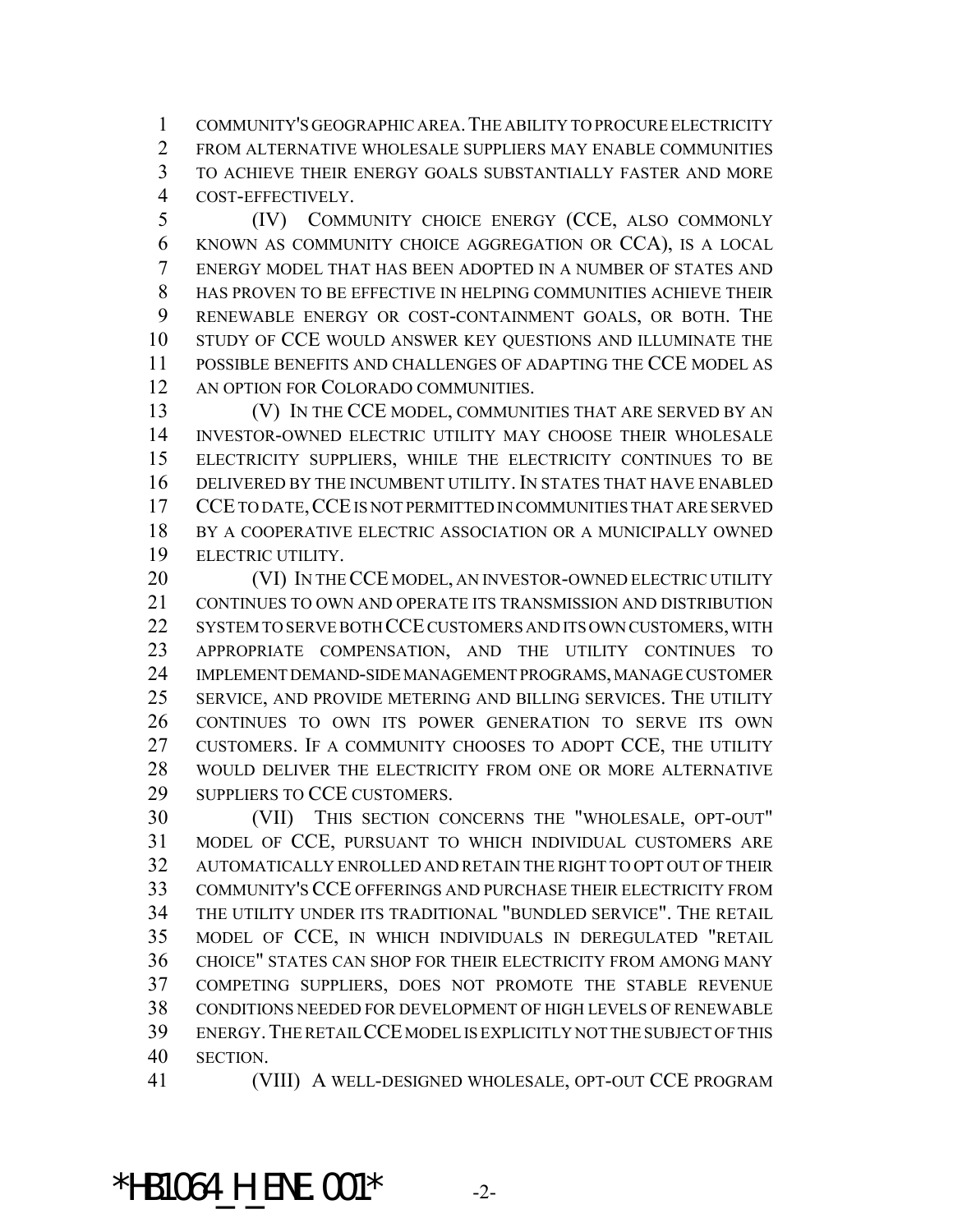WOULD INTRODUCE AN ELEMENT OF WHOLESALE COMPETITION AND COMMUNITY-LEVEL CHOICE INTO THE SUPPLY OF ELECTRICITY AND COULD PROVIDE COMMUNITIES THAT HAVE AMBITIOUS RENEWABLE ENERGY GOALS WITH A MEANS TO REACH THOSE GOALS MORE QUICKLY AND COST-EFFECTIVELY.

 (IX) THIS SECTION PERTAINS ONLY TO THE STUDY OF CCE, NOT TO ITS IMPLEMENTATION. WHILE CCE IN OTHER STATES SHOWS THE POTENTIAL FOR COMMUNITIES TO MAKE LOCAL ENERGY DECISIONS, REACH THEIR ENERGY GOALS, REDUCE ENERGY COSTS, AND FOSTER LOCAL ECONOMIC DEVELOPMENT AND LOCAL EMPLOYMENT, IT IS PRUDENT TO FIRST STUDY THE FINANCIAL FEASIBILITY AND THE REGULATORY, LEGAL, AND ENVIRONMENTAL IMPLICATIONS OF CCE IN COLORADO BEFORE ANY CONSIDERATION OF ENABLING CCE AS AN OPTION FOR COMMUNITIES IN COLORADO.

 (X) THE TWO INDEPENDENT STUDIES DESCRIBED IN THIS SECTION WILL ANSWER KEY QUESTIONS ABOUT THE POTENTIAL VIABILITY OF CCE IN COLORADO AND WILL IDENTIFY BEST PRACTICES AND LESSONS LEARNED FROM THE EXPERIENCES OF STATES THAT HAVE ALREADY IMPLEMENTED CCE. THE STUDIES WILL PROVIDE THE INFORMATION NEEDED TO DETERMINE WHETHER CCE WOULD PROVIDE NET BENEFITS TO COLORADO COMMUNITIES.

22 (b) THEREFORE, THE GENERAL ASSEMBLY DECLARES THAT IT IS IN THE PUBLIC INTEREST TO DIRECT THE COMMISSION TO EVALUATE THE VIABILITY OF THE WHOLESALE, OPT-OUT MODEL OF CCE IN COLORADO AND TO ANSWER KEY QUESTIONS ABOUT CCE IN COLORADO THROUGH TWO INVESTIGATIONS:

 (I) BY OVERSEEING A THIRD-PARTY FINANCIAL FEASIBILITY STUDY; AND

 (II) BY CONDUCTING ITS OWN INVESTIGATORY PROCEEDING USING THE MECHANISM OF AN INVESTIGATORY DOCKET TO STUDY REGULATORY AND LEGAL ISSUES.

 (2) **Definition.** AS USED IN THIS SECTION, "COMMUNITY CHOICE ENERGY" OR "CCE" MEANS A MECHANISM THAT ALLOWS CITIES OR COUNTIES, OR GROUPS OF CITIES AND COUNTIES, TO COMBINE THEIR PURCHASING POWER AND CHOOSE ONE OR MORE ALTERNATIVE WHOLESALE ELECTRICITY SUPPLIERS ON BEHALF OF THE RESIDENTS, BUSINESSES, AND MUNICIPAL FACILITIES IN THE JURISDICTION WHILE THE INCUMBENT UTILITY MAINTAINS ITS EXISTING GENERATION AND CONTINUES TO OWN AND OPERATE ITS TRANSMISSION AND DISTRIBUTION SYSTEM AND DELIVER THE ELECTRICITY TO BOTH ITS OWN CUSTOMERS AND CCE CUSTOMERS.

\*HB1064 H ENE.001\*  $-3$ -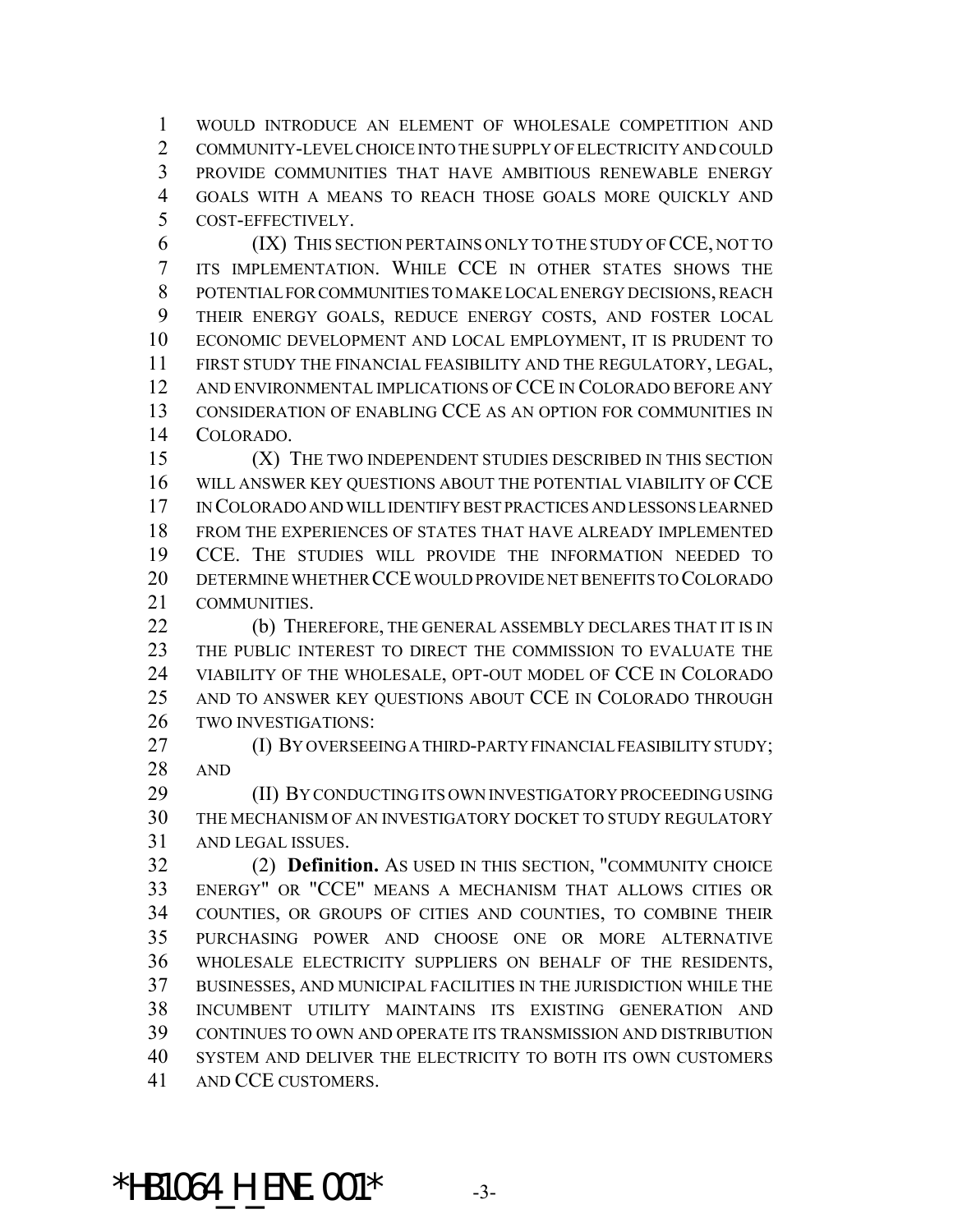(3) **Feasibility study.** (a) IN ACCORDANCE WITH THIS SUBSECTION (3), THE COMMISSION SHALL OVERSEE, AND REPORT TO THE GENERAL ASSEMBLY THE CONCLUSIONS OF, A STUDY ON THE FINANCIAL FEASIBILITY OF ALLOWING CCE IN COLORADO.

(b) THE COMMISSION SHALL:

 (I) SELECT, THROUGH A TRANSPARENT AND COMPETITIVE SOLICITATION OVERSEEN DIRECTLY BY THE COMMISSIONERS AND ISSUED ON OR BEFORE SEPTEMBER 1, 2020, AN INDEPENDENT AND QUALIFIED AGENT TO PERFORM THE STUDY, USING SELECTION CRITERIA THAT ENSURE THE AGENT DOES NOT CARRY BIASES THAT ARE ESPECIALLY FAVORABLE 11 OR UNFAVORABLE TO CCE OR TO INVESTOR-OWNED UTILITIES;

**(II) DETERMINE THE SCOPE OF, AND SPECIFIC QUESTIONS TO BE**  ADDRESSED BY, THE STUDY, SUBJECT TO THE GUIDELINES SET FORTH IN 14 THIS SUBSECTION (3);

15 (III) ACQUIRE THE DATA NECESSARY TO EFFECTIVELY CONDUCT THE STUDY FROM THE INVESTOR-OWNED ELECTRIC UTILITIES IN A TIMELY FASHION, UTILIZING CONFIDENTIALITY AND NONDISCLOSURE AGREEMENTS AS NEEDED; AND

 (IV) REPORT THE PROCESS AND CONCLUSIONS OF THE FEASIBILITY STUDY, AS WELL AS THE CONCLUSIONS OF THE CONCURRENT 21 INVESTIGATORY DOCKET SET FORTH IN SUBSECTION (4) OF THIS SECTION, 22 IN A FINAL REPORT TO THE TRANSPORTATION AND ENERGY COMMITTEE OF THE SENATE AND THE ENERGY AND ENVIRONMENT COMMITTEE OF THE HOUSE OF REPRESENTATIVES, OR THEIR SUCCESSOR COMMITTEES, ON OR BEFORE JUNE 1, 2021.

 (c) THE PURPOSE OF THE STUDY IS TO ASSESS FINANCIAL FEASIBILITY AND RISK, INCLUDING THE POTENTIAL FOR RATE COMPETITIVENESS, PRINCIPLES FOR CALCULATING THE AMOUNT AND DURATION OF ANY TRANSITION FEES, AND AN ESTIMATE OF SUCH FEES, ALSO KNOWN AS EXIT FEES, THAT COMMUNITIES FORMING A CCE AUTHORITY WOULD PAY TO OFFSET THEIR FAIR SHARE OF THE COSTS OF UTILITY ASSETS AND CONTRACTS THAT WERE PROCURED ON THEIR BEHALF AND PREVIOUSLY APPROVED. THE AGENT SHALL MAKE THESE ASSESSMENTS AND DEVELOP THESE PRINCIPLES USING INDUSTRY BEST PRACTICES AND ASSUMING A RANGE OF SCENARIOS THAT INCLUDE:

 (I) THE LEVEL OF CCE PARTICIPATION IN COLORADO, INCLUDING THE NUMBER OF ELIGIBLE COMMUNITIES THAT CHOOSE TO FORM OR JOIN A CCE AUTHORITY AND THE ASSUMED OPT-OUT RATE OF THEIR CUSTOMERS, TO EVALUATE THE MARKET SCALE AND REVENUE GENERATION NEEDED FOR CCE TO SUCCEED IN COLORADO;

(II) FACTORS TO BE INCLUDED IN THE EXIT FEE CONSIDERATION,

 $*$ HB1064 H ENE.001 $*$  -4-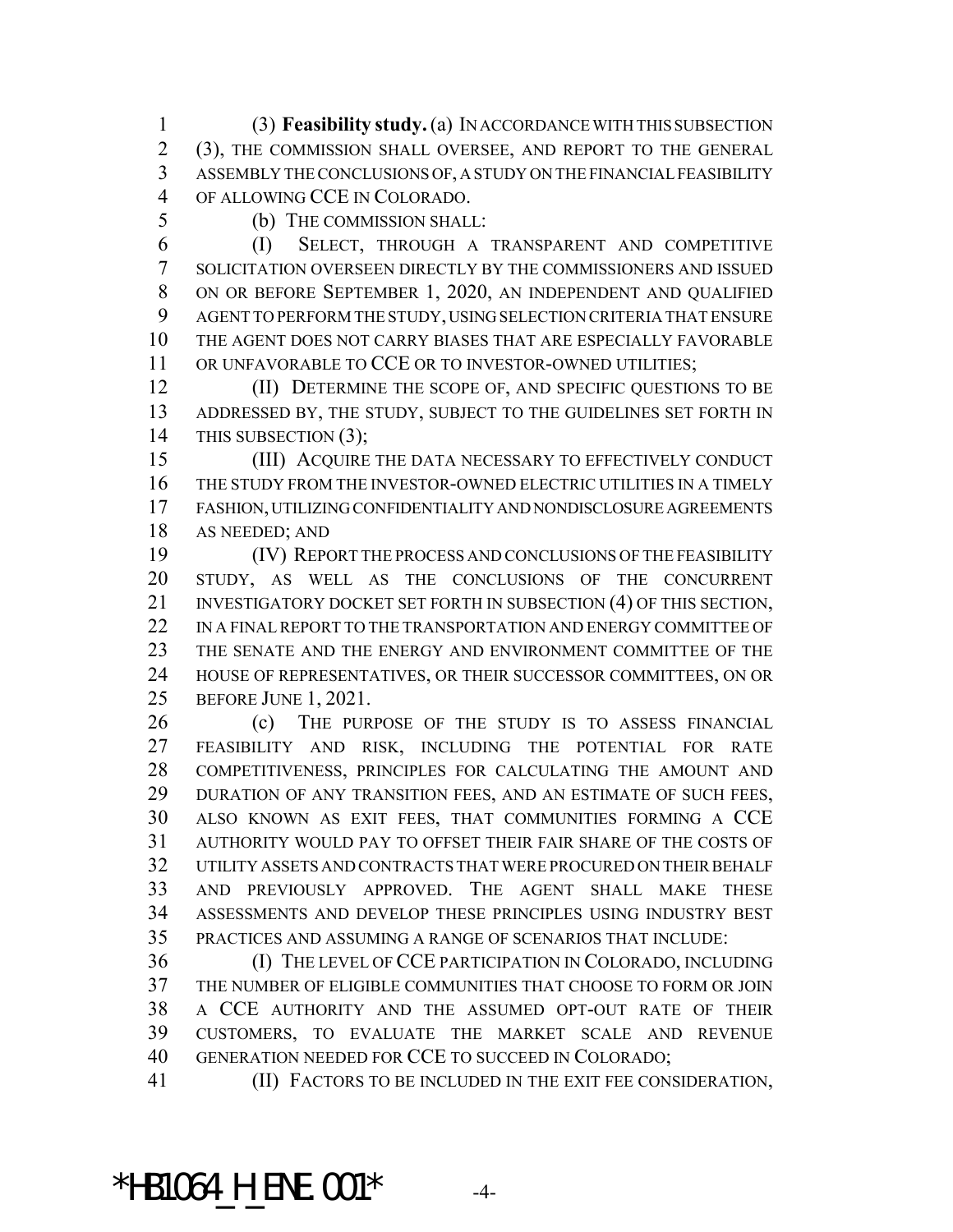INCLUDING THE AGE AND TIME OF SERVICE COMMENCEMENT OF GENERATION ASSETS AND EXISTING CONTRACTS; AND

 (III) RATE ANALYSIS TO DETERMINE THE POTENTIAL FOR CCE TO BE COST-COMPETITIVE IN COLORADO, ASSUMING DIFFERENT LEVELS OF RENEWABLE ENERGY CONTENT THAT CORRESPOND TO THE RENEWABLE ENERGY STANDARD SPECIFIED IN SECTION 40-2-124 AS WELL AS SCENARIOS EXCEEDING STATE REQUIREMENTS, INCLUDING ONE HUNDRED PERCENT RENEWABLE ENERGY, AND CONSIDERATION OF REASONABLY ANTICIPATED TRENDS AND CONTINGENCIES AFFECTING THE PRICES OF FOSSIL FUELS AND RENEWABLE ENERGY RESOURCES AND THE MIX OF NEW RENEWABLE ENERGY RESOURCES VERSUS RENEWABLE ENERGY CERTIFICATES.

13 (d) THE SCOPE OF THE STUDY IS LIMITED TO CONSIDERATION OF THE FEASIBILITY OF ALLOWING CCE IN AREAS NOT CURRENTLY SERVED BY MUNICIPALLY OWNED ELECTRIC UTILITIES OR COOPERATIVE ELECTRIC ASSOCIATIONS.

 (4) **Investigatory docket.** (a) ON OR BEFORE SEPTEMBER 1,2020, AND IN ACCORDANCE WITH THIS SUBSECTION (4), THE COMMISSION SHALL OPEN AN INVESTIGATORY DOCKET TO ACCEPT TESTIMONY AND DOCUMENTATION FROM STAKEHOLDERS, INDEPENDENT ENERGY AND UTILITY EXPERTS, REGULATORS FROM STATES IN WHICH CCE HAS BEEN IMPLEMENTED OR IS UNDER CONSIDERATION, REPRESENTATIVES OF OPERATIONAL CCE AUTHORITIES, AND OTHER INTERESTED PARTIES. THE GOAL OF THE PROCEEDING IS TO CONSIDER THE REGULATORY IMPLICATIONS AND LEGAL IMPACTS OF POSSIBLE FUTURE CCE-ENABLING LEGISLATION AND PROVIDE RECOMMENDATIONS TO THE GENERAL ASSEMBLY.CONCLUSIONS SHOULD INCLUDE BEST PRACTICES AND LESSONS LEARNED FROM STATES THAT HAVE ENABLED CCE AT THE WHOLESALE LEVEL. THE COMMISSION SHALL EMPLOY PROCEDURES THAT PROMOTE A PRODUCTIVE, EFFECTIVE, AND EVIDENCE-BASED PROCESS.

 (b) THE COMMISSION SHALL SOLICIT INPUT FROM A BROAD AND INCLUSIVE RANGE OF STAKEHOLDERS AND PRESENTERS TO ENSURE THAT THE PROCESS IS NOT DOMINATED BY ANY ONE GROUP OR VIEWPOINT. STAKEHOLDERS AND PRESENTERS MAY INCLUDE:

 (I) COMMUNITIES WITH DECLARED GOALS REGARDING CARBON EMISSIONS OR ENERGY SUPPLY CHOICES;

(II) BUSINESS GROUPS;

(III) ENVIRONMENTAL ADVOCATES;

(IV) CONSUMER ADVOCATES;

 (V) ELECTRIC UTILITIES, INCLUDING INVESTOR-OWNED ELECTRIC UTILITIES, MUNICIPALLY OWNED ELECTRIC UTILITIES, AND COOPERATIVE

\*HB1064 H ENE.001\*  $-5$ -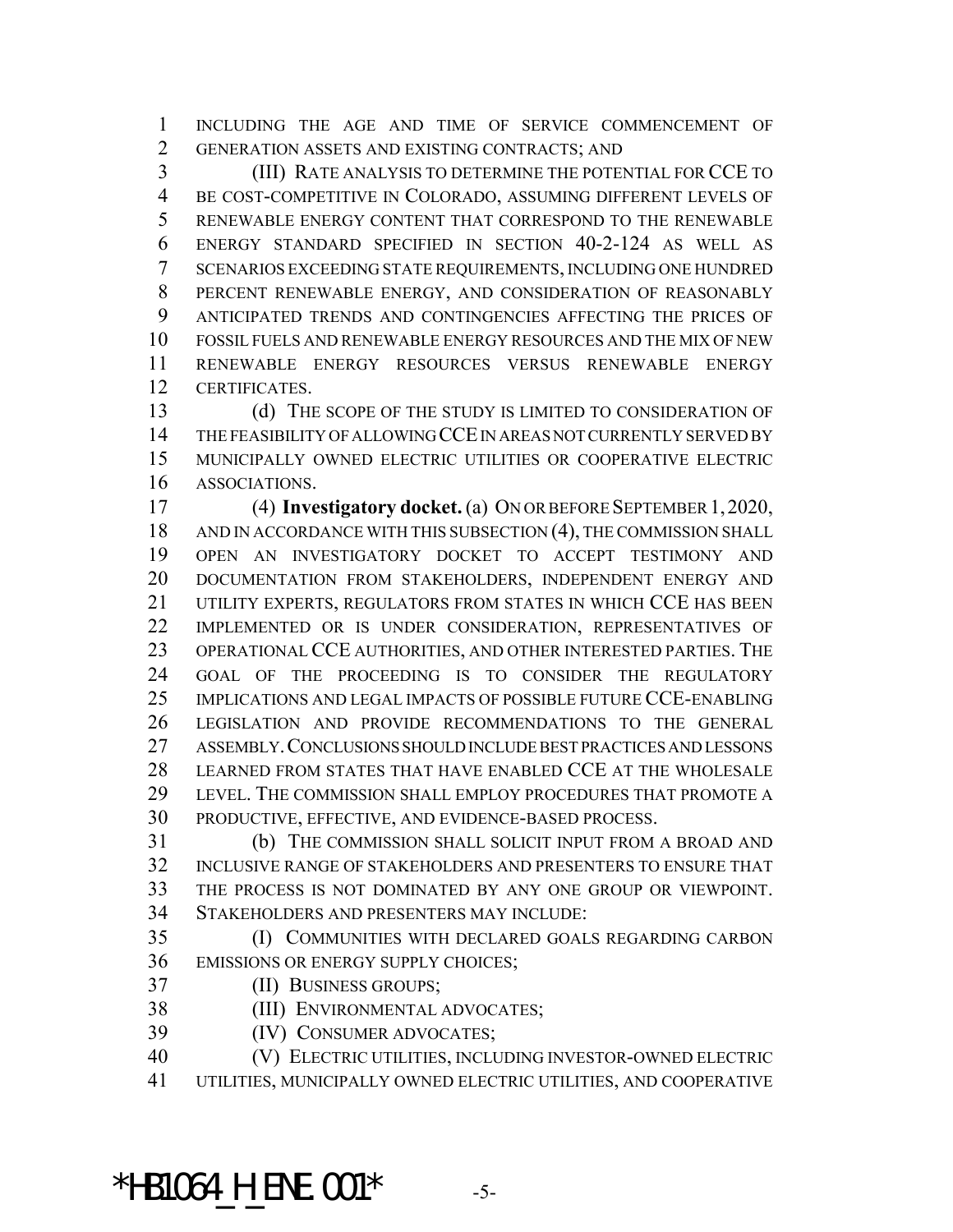ELECTRIC ASSOCIATIONS;

(VI) INDEPENDENT POWER PRODUCERS;

(VII) POWER MARKETERS;

(VIII) RENEWABLE ENERGY DEVELOPERS;

 (IX) CONSULTANTS OR OTHER EXPERTS IN ENERGY PROJECT FINANCING;

 (X) CONSULTANTS OR OTHER EXPERTS IN ENERGY EFFICIENCY AND DISTRIBUTED ENERGY RESOURCES;

 (XI) REPRESENTATIVES OF OPERATIONAL CCE AUTHORITIES THAT USE THE WHOLESALE CCE MODEL; AND

(XII) MEMBERS OF THE GENERAL PUBLIC.

 (c) THE TOPICS AND QUESTIONS TO BE EXPLORED IN THE DOCKET MAY INCLUDE:

**(I) WHETHER THE COMMISSION WOULD REQUIRE ADDITIONAL**  STATUTORY AUTHORITY TO CONDUCT A RULE-MAKING PROCEEDING CONCERNING THE CREATION OF CCE AUTHORITIES IN COLORADO;

 (II) THE APPROPRIATE SCOPE OF REGULATORY OVERSIGHT OF CCE OPERATIONS, ON A SCALE RANGING FROM COMPREHENSIVE AS WITH INVESTOR-OWNED ELECTRIC UTILITIES TO MINIMAL AS WITH MUNICIPALLY 20 OWNED ELECTRIC UTILITIES;

21 (III) WHICH ASPECTS, IF ANY, OF CURRENT OR ANTICIPATED 22 INVESTOR-OWNED ELECTRIC UTILITY REGULATION BY THE COMMISSION SHOULD APPLY TO CCE AUTHORITIES AS WELL, AND TO WHAT EXTENT, INCLUDING REGULATION IN THE AREAS OF:

(A) RESOURCE ADEQUACY PLANNING;

**(B) ASSURANCE OF RELIABILITY AND HOW THIS IS PAID FOR:** 

 (C) COMPLIANCE WITH RENEWABLE ENERGY STANDARDS AND 28 EMISSIONS REDUCTION TARGETS;

 (D) SUPPLEMENTAL DEMAND-SIDE MANAGEMENT PROGRAMS OFFERED BY CCE AUTHORITIES;

 (E) TIME-OF-USE RATES OR OTHER RATE REQUIREMENTS IF MANDATED FOR INVESTOR-OWNED ELECTRIC UTILITIES; AND

(F) STANDARDS FOR REQUESTS FOR PROPOSALS;

 (IV) THE APPROPRIATE CONSIDERATIONS FOR ESTABLISHING REASONABLE EXIT FEES AT A LEVEL THAT PROVIDES COST RECOVERY FOR STRANDED INVESTOR-OWNED ELECTRIC UTILITY ASSETS AND CONTRACTS AND DIRECT TRANSITION COSTS, AND THAT PROTECTS NON-CCE CUSTOMERS, BUT DOES NOT UNDULY BURDEN CCE CUSTOMERS, INCLUDING THE POTENTIAL FOR EXIT FEES TO VARY OVER TIME OR BY LOCATION, THE ESTABLISHMENT OF A SPECIFIC EXPIRATION PERIOD FOR EXIT FEES, MEASURES TO MITIGATE EXIT FEES THROUGH POTENTIAL

 $*$ HB1064 H ENE.001 $*$  -6-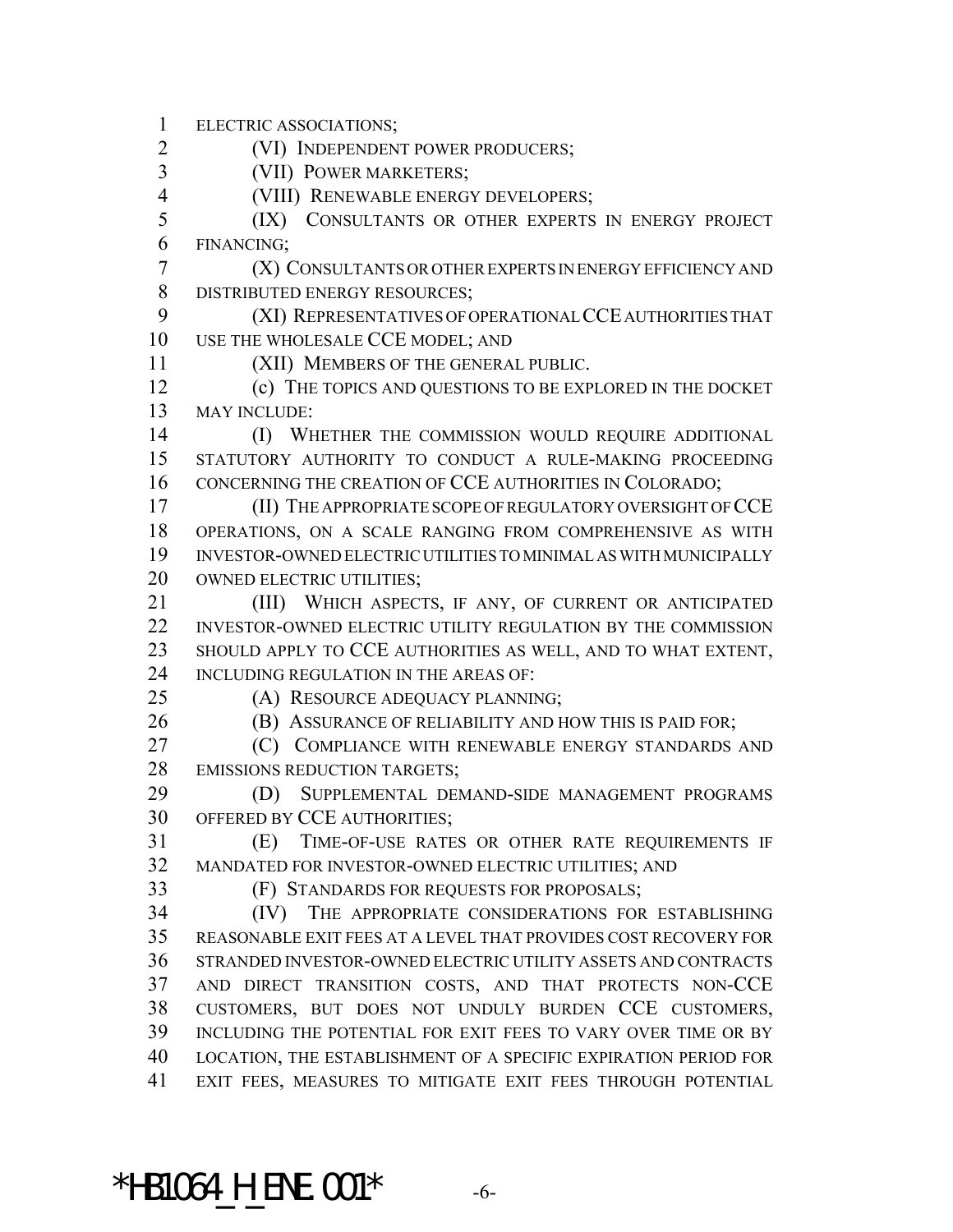CONTRACT TRANSFER OR RESALE TO CCE AUTHORITIES OR OTHER BUYERS, AND APPROPRIATE FORECASTING OF DEPARTING LOAD TO AVOID

OVER-PROCUREMENT;

 (V) THE APPROPRIATE CONDITIONS, LIMITATIONS, AND PROCEDURES UNDER WHICH CUSTOMERS MAY OPT OUT OF CCE AND RECEIVE BUNDLED SERVICE FROM THE INCUMBENT INVESTOR-OWNED ELECTRIC UTILITY;

 (VI) WHETHER ANY OTHER CONSUMER PROTECTIONS WOULD BE 9 REQUIRED AND THE MEANS OF PROVIDING THOSE PROTECTIONS;

 (VII) POTENTIAL CHALLENGES FOR CCE START-UP OR CONTINUING OPERATIONS, INCLUDING THE AVAILABILITY OF FINANCING AND CREDIT RATING CONSIDERATIONS, AND STRATEGIES TO OVERCOME THOSE CHALLENGES;

 (VIII) WHAT REGULATORY AND LEGAL ISSUES HAVE ARISEN IN OTHER STATES THAT HAVE ADOPTED THE WHOLESALE, OPT-OUT MODEL OF 16 CCE AND POSSIBLE SOLUTIONS FOR THOSE ISSUES;

 (IX) WHETHER AN INVESTOR-OWNED ELECTRIC UTILITY THAT REMAINS THE SOLE PROVIDER OF DISTRIBUTION, TRANSMISSION, AND OTHER SERVICES TRADITIONALLY PROVIDED BY THE UTILITY, SUCH AS METERING AND BILLING, SHOULD ALSO BE THE PROVIDER OF LAST RESORT 21 FOR SUPPLYING ELECTRICITY TO CUSTOMERS WHO OPT OUT OF CCE:

**(X)** THE APPROPRIATE PROCESS FOR APPROVAL OF CCE ON BEHALF OF CUSTOMERS WITHIN A JURISDICTION;

 (XI) WHETHER CCE AUTHORITIES SHOULD BE ALLOWED TO OFFER DEMAND-SIDE MANAGEMENT PROGRAMS THAT EITHER EXPAND UPON OR REPLACE SUCH PROGRAMS OFFERED BY THE INCUMBENT INVESTOR-OWNED ELECTRIC UTILITY;

28 (XII) REGULATORY AND POLICY CONSIDERATIONS RELATED TO FORMING CCE AUTHORITIES IN A STATE THAT DOES NOT CURRENTLY BELONG TO A REGIONAL TRANSMISSION ORGANIZATION OR PARTICIPATE IN A WHOLESALE ELECTRICITY MARKET, AND POSSIBLE SOLUTIONS, INCLUDING CONSIDERATIONS IN THE AREAS OF:

 (A) WHETHER LEGISLATION SHOULD BE ADOPTED TO GUARANTEE OPEN ACCESS AND FAIR PRICES FOR TRANSMISSION SERVICES;

 (B) RECOMMENDATIONS FOR LEGISLATIVE OR ADMINISTRATIVE MEASURES, OR BOTH, CONCERNING WHOLESALE MARKET ACCESS AND DEVELOPMENT IN COLORADO;

 (C) WHETHER THERE ARE OTHER LEGISLATIVE AND REGULATORY MODIFICATIONS NECESSARY TO SUCCESSFULLY IMPLEMENT CCE IN COLORADO;

(XIII) WHAT, IF ANY, MINIMUM REQUIREMENTS AND STANDARDS

\*HB1064 H ENE.001\*  $-7-$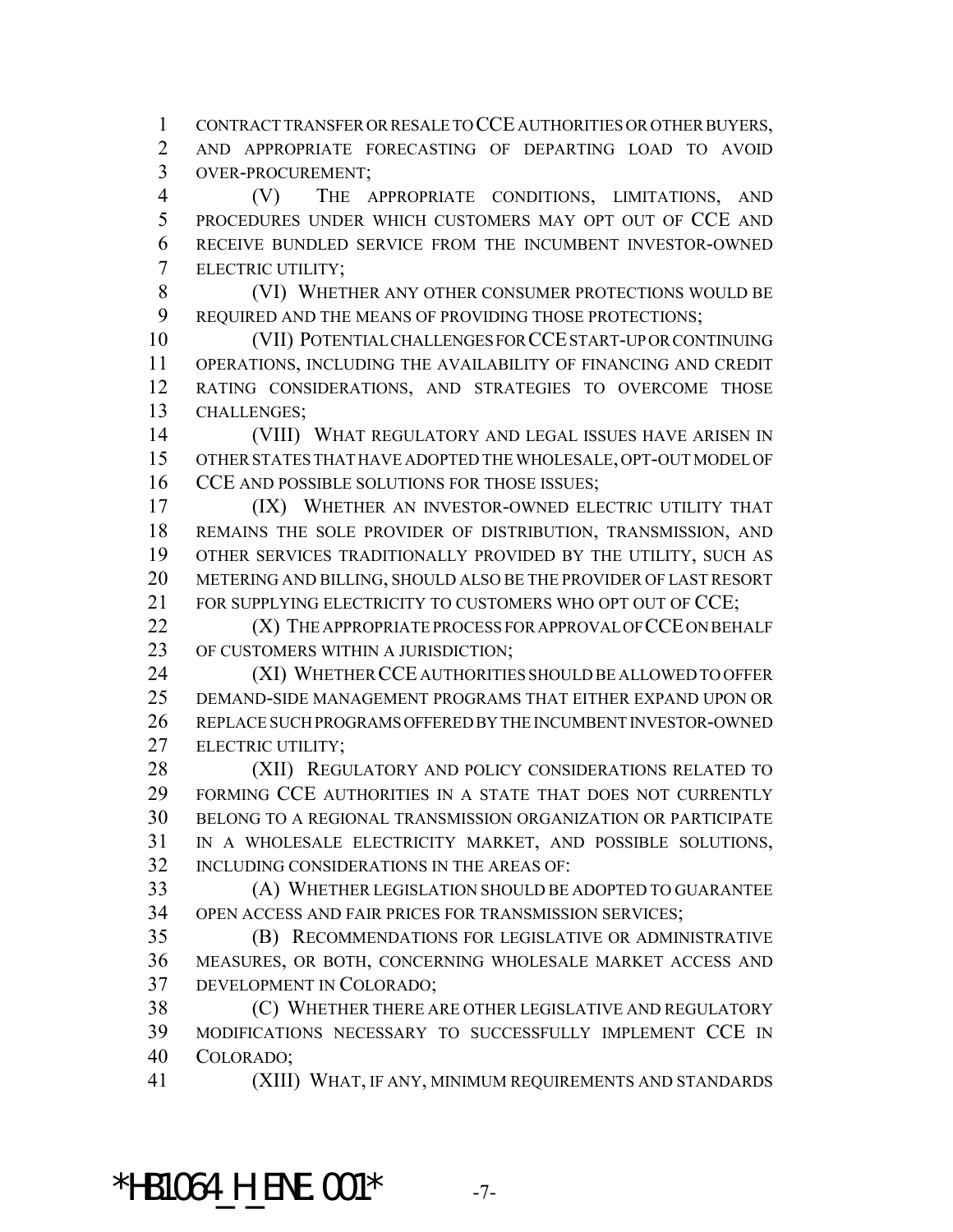SHOULD APPLY TO INDEPENDENT POWER PRODUCERS AND POWER MARKETERS WHO WISH TO SUPPLY ENERGY TO A CCE AUTHORITY;

 (XIV) WHAT, IF ANY, DATA-SHARING REQUIREMENTS SHOULD BE IMPOSED ON INVESTOR-OWNED ELECTRIC UTILITIES TO HELP ENSURE THAT A CCE AUTHORITY OR A JURISDICTION INVESTIGATING WHETHER TO FORM OR JOIN A CCE AUTHORITY CAN REASONABLY EVALUATE ITS FINANCIAL AND TECHNICAL VIABILITY AND IMPLEMENT ITS CCE PROGRAM;

8 (XV) HOW CCE MIGHT FACILITATE OR IMPEDE INCREASED INTEGRATION OF DISTRIBUTED ENERGY RESOURCES, SUCH AS ROOFTOP SOLAR, COMMUNITY SOLAR, AND BATTERY ENERGY STORAGE INTO DISTRIBUTION SYSTEMS, AND FACILITATE OR IMPEDE INCREASED INVESTMENT IN BENEFICIAL ELECTRIFICATION INCLUDING ELECTRIFICATION OF TRANSPORT;

14 (XVI) THE APPROPRIATE CONSIDERATIONS FOR ENSURING THAT THE IMPLEMENTATION OF CCE DOES NOT INCLUDE CUSTOMERS IN THE CERTIFICATED TERRITORIES OF MUNICIPALLY OWNED ELECTRIC UTILITIES 17 OR COOPERATIVE ELECTRIC ASSOCIATIONS;

18 (XVII) THE IMPACT OF ALLOWING CCE IN COLORADO ON THE ABILITY OF COLORADO TO REACH ITS CLEAN ENERGY AND GREENHOUSE GAS REDUCTION GOALS AND WHAT LEGISLATIVE AND REGULATORY REQUIREMENTS FOR CCE WOULD BE NEEDED TO FACILITATE REACHING 22 THOSE GOALS;

**(XVIII)** THE IMPACT, BOTH POSITIVE AND NEGATIVE, OF CCE IN COMMUNITIES THAT HAVE FORMED OR JOINED A CCE AUTHORITY IN STATES THAT HAVE ENABLED THE WHOLESALE, OPT-OUT MODEL OF CCE;

 (XIX) THE IMPACT OF CCE ON LOW-INCOME CUSTOMERS, INCLUDING THE AVAILABILITY OF LOW-INCOME PROGRAMS OFFERED 28 THROUGH THE INVESTOR-OWNED ELECTRIC UTILITY TO CCE CUSTOMERS AND THE ABILITY OF CCE AUTHORITIES TO ESTABLISH ADDITIONAL PROGRAMS TO ASSIST LOW-INCOME CUSTOMERS; AND

 (XX) THE RISKS A CCE AUTHORITY MIGHT FACE THAT MERIT CONSIDERATION, SUCH AS RESOURCE PRICE RISKS, CONTRACT RISKS, OR LOAD DEFECTION, AND THEIR SIGNIFICANCE.

 (d) **Report.** THE COMMISSION SHALL SUMMARIZE ITS FINDINGS, CONCLUSIONS, AND RECOMMENDATIONS FROM THE INVESTIGATORY DOCKET AND FROM THE CONCURRENT FEASIBILITY STUDY REQUIRED IN SUBSECTION (3) OF THIS SECTION IN A FINAL REPORT TO THE TRANSPORTATION AND ENERGY COMMITTEE OF THE SENATE AND THE ENERGY AND ENVIRONMENT COMMITTEE OF THE HOUSE OF REPRESENTATIVES, OR THEIR SUCCESSOR COMMITTEES.THE COMMISSION SHALL SUBMIT THE REPORT ON OR BEFORE JUNE 1, 2021.

\*HB1064 H ENE.001\*  $-8$ -